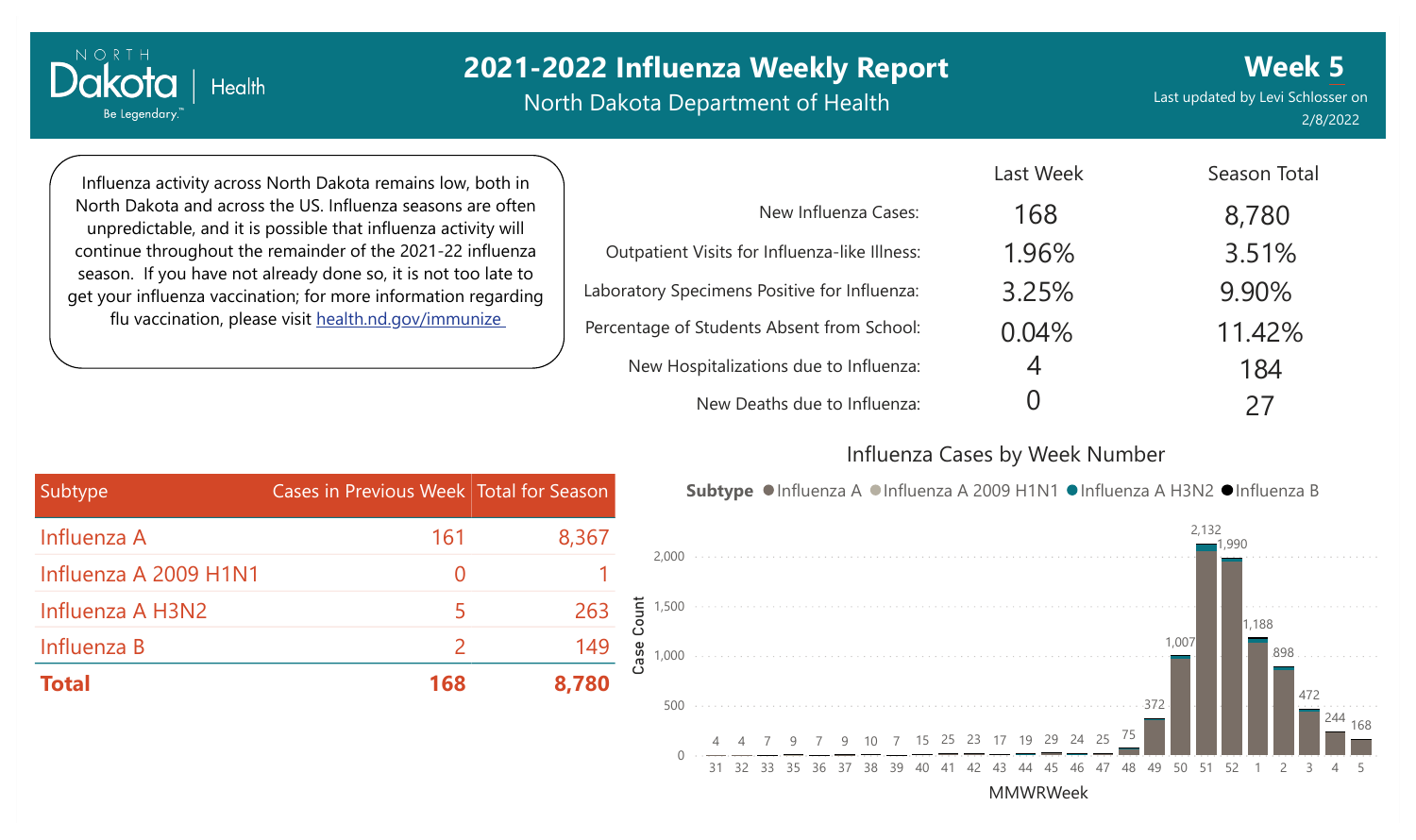

### **2021-2022 Influenza Weekly Report** North Dakota Department of Health

**Week 5** Last updated by Levi Schlosser on 2/8/2022

Laboratory-confirmed influenza is a reportable disease in North Dakota. Influenza "cases" include people that have tested positive for influenza in a healthcare setting. It does not include people with influenza who did not seek healthcare, or were diagnosed without a lab test, which is common. The true number of people in North Dakota is underrepresented, but case data allows us where influenza is circulating and in what populations. It also provides context regarding how the current season compares with previous seasons. Find more information about cases on ndflu.com

Influenza Cases by Gender





Total Influenza Cases by County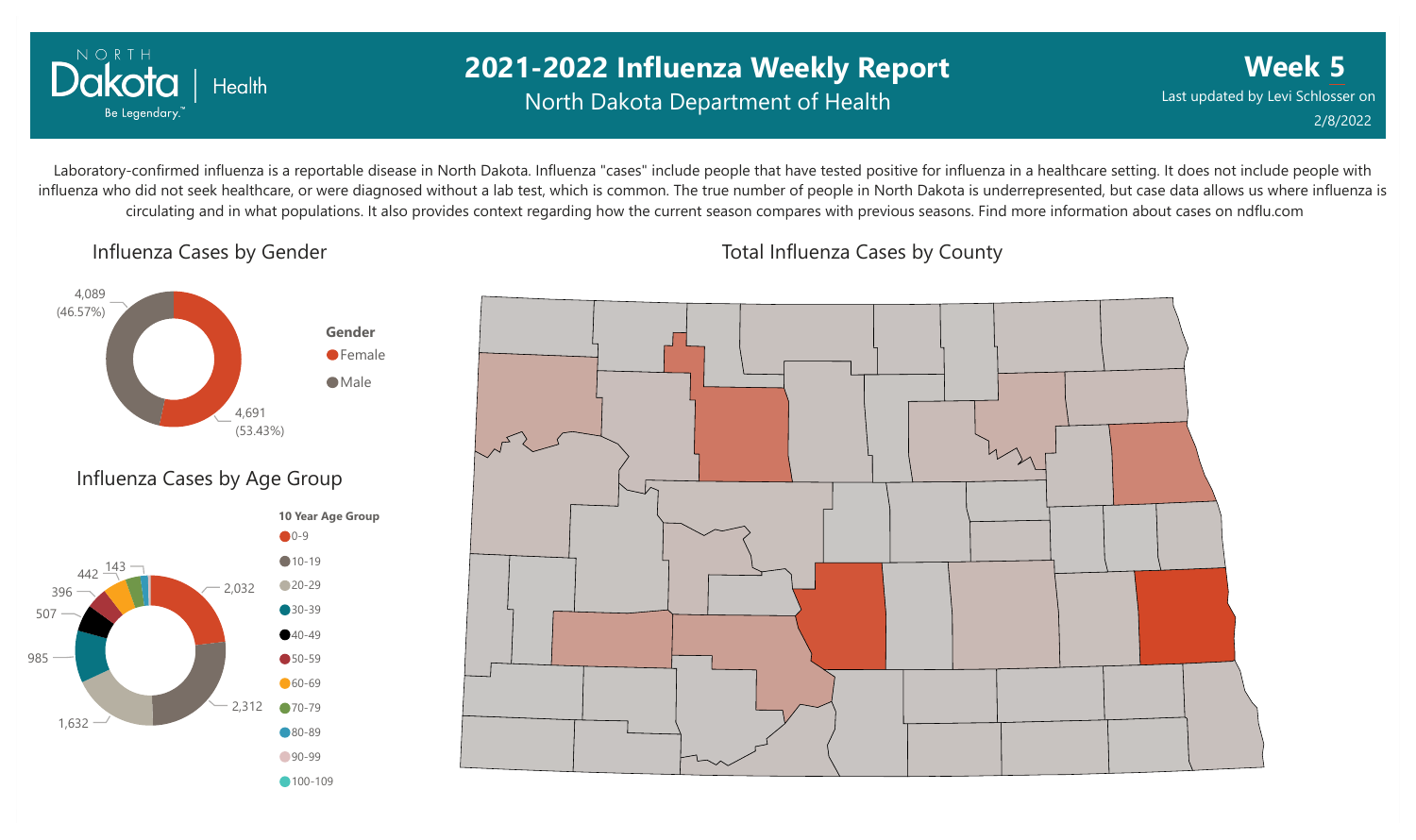

New Weekly Hospitalizations

Total Hospitalizations for Season

Flu Deaths

Pneumonia/Flu Deaths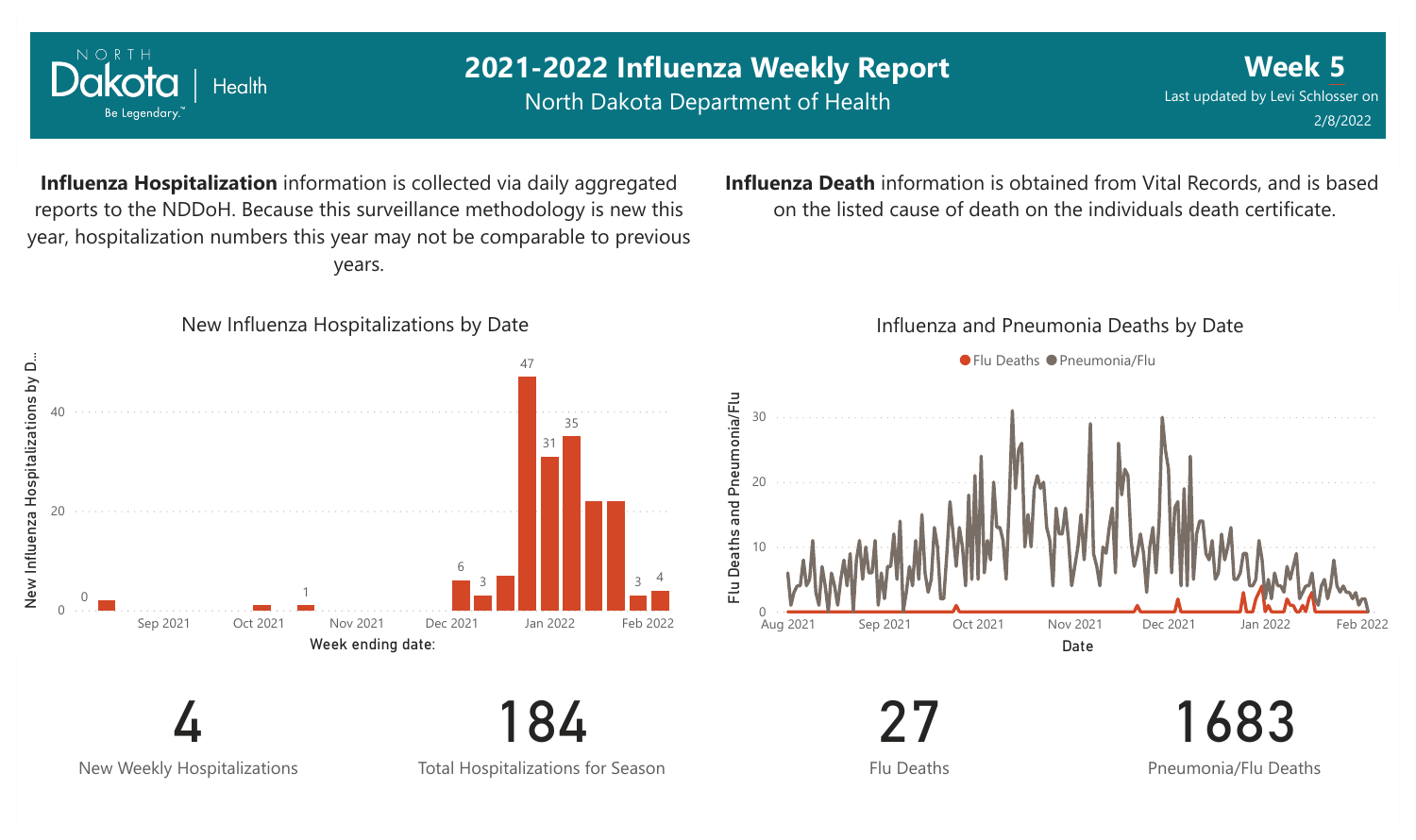

North Dakota Department of Health

**Week 5** Last updated by Levi Schlosser on 2/8/2022

**Outpatient Influenza-like Illness (ILI)** The NDDoH participates in the national U.S. Outpatient Influenza-like Illness Surveillance Network (ILINet). Data from participating outpatient providers in north Dakota are pooled to create a state-wide estimate for the weekly percent of healthcare visists due to influenza-like illness (ILI). Patients presenting with a fever of 100 degrees or greater AND a cough and/or sore throat are considered to have ILI. For more information [on state and national ILINet data, see FluView](http://fluview%20interactive/)

Interactive



| <b>Week Ending Date:</b><br>▲ | Total # of Patients Seen for Any Reason Percent ILI |       |
|-------------------------------|-----------------------------------------------------|-------|
| Saturday, January 01, 2022    | 7.140                                               | 8.28% |
| Saturday, January 08, 2022    | 536                                                 | 8.21% |
| Saturday, January 15, 2022    | 4,014                                               | 5.88% |
| Saturday, January 22, 2022    | 3,711                                               | 5.12% |
| Saturday, January 29, 2022    | 2,776                                               | 6.56% |
| Saturday, February 05, 2022   | 3,063                                               | 1.96% |
| <b>Total</b>                  | 21,240                                              | 6.13% |

**Sentinel Laboratory Data** The NDDoH receives influenza and RSV testing data from participating sentinel laboratories across the state. The total number of positive tests and the total number of tests conducted are reported and used to create a state-wide percent positivity statistic. For influenza, percent positivity of 10% or greater indicates 'season level' influenza activity.



| Week ending date:           | Total # of Specimens Tested Flu Positivity RSV Positivity |        |        |
|-----------------------------|-----------------------------------------------------------|--------|--------|
| Saturday, January 01, 2022  | 3,226                                                     | 24.21% | 11.69% |
| Saturday, January 08, 2022  | 5,259                                                     | 10.76% | 1.21%  |
| Saturday, January 15, 2022  | 5,441                                                     | 7.28%  | 1.58%  |
| Saturday, January 22, 2022  | 3,525                                                     | 5.90%  | 1.35%  |
| Saturday, January 29, 2022  | 2,095                                                     | 3.25%  | 2.45%  |
| Saturday, February 05, 2022 | 924                                                       | 3.25%  | 2.52%  |
| <b>Total</b>                | 20,470                                                    | 10.01% | 2.73%  |

#### Percent ILI by Week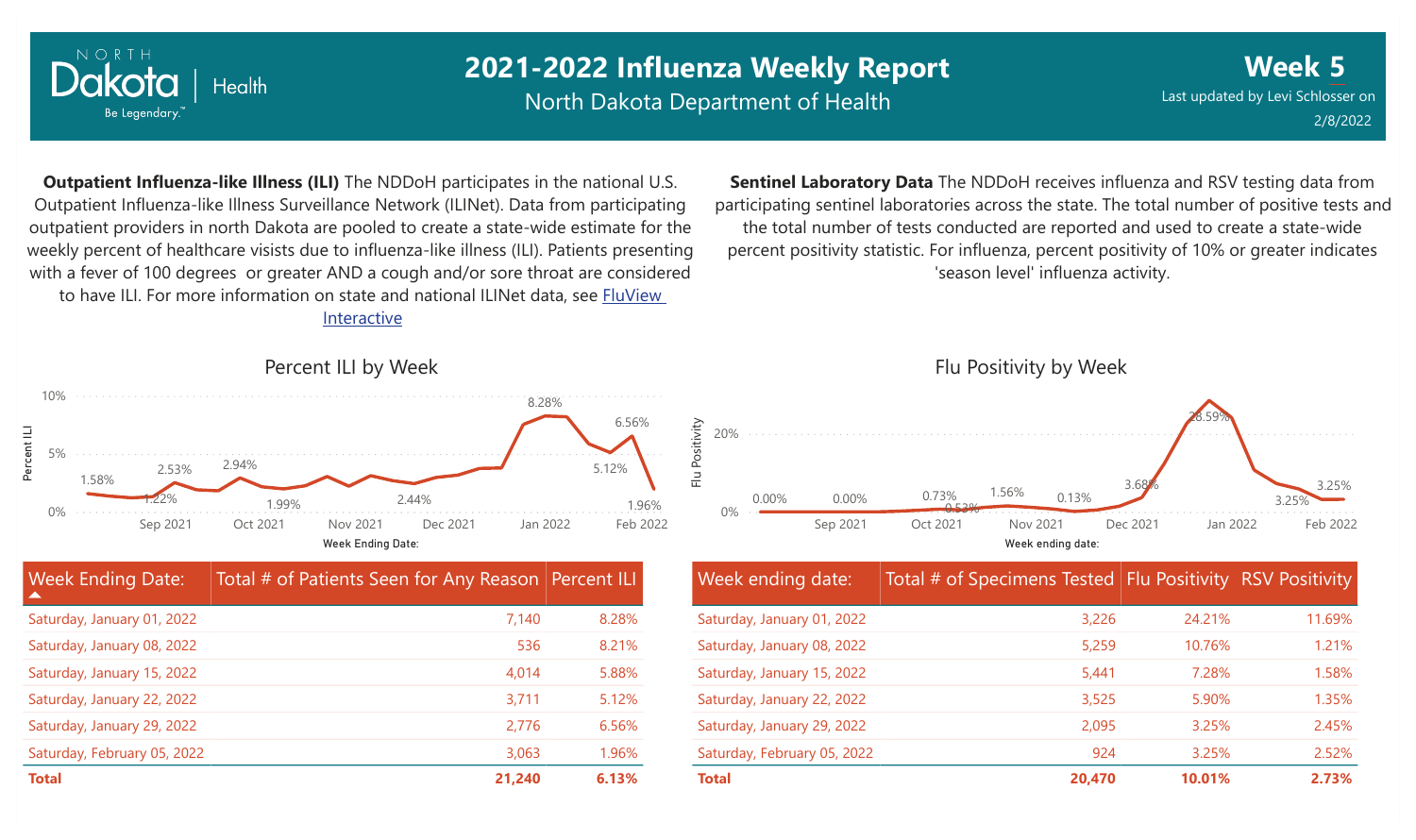

### **2021-2022 Influenza Weekly Report** North Dakota Department of Health

During the influenza season, increases in the **school absenteeism** data cab be used as an early indicator for influenza circulation. The NDDoH received absenteeism data from a majority of schools in the state. Data here include absences for all reasons.



| <b>Week End Date</b>        | <b>Total Enrollment Percent Absent</b> |        |
|-----------------------------|----------------------------------------|--------|
| Saturday, January 08, 2022  | 124,624                                | 18.08% |
| Saturday, January 15, 2022  | 123,553                                | 0.55%  |
| Saturday, January 22, 2022  | 124,120                                | 0.14%  |
| Saturday, January 29, 2022  | 124,452                                | 0.05%  |
| Saturday, February 05, 2022 | 124,454                                | 0.04%  |

During the influenza season, **influenza outbreaks** are common anywhere people gather, including schools, child care centers, long-term care facilities, and health care facilities. Outbreaks of influenza or influenza-like illness may be reported to the NDDoH. The following outbreaks have been reported this season.



| Number of Outbreaks Congregate Setting Type |
|---------------------------------------------|
| <b>6 Assisted Living</b>                    |
| 2 Basic Care                                |
| 2 College/University                        |
| 10 Skilled Nursing                          |
|                                             |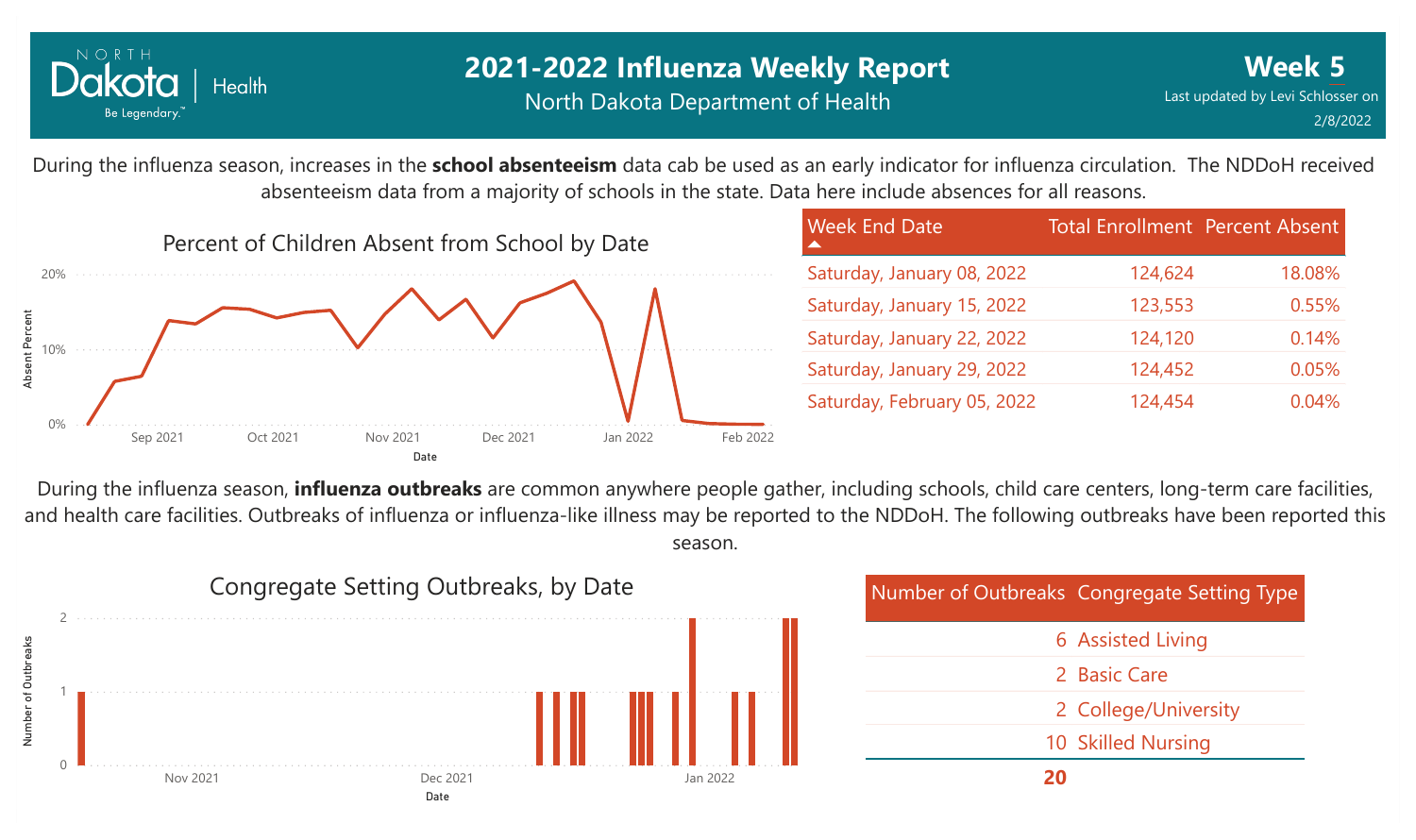

### **2021-2022 Influenza Weekly Report** North Dakota Department of Health

**Week 5** Last updated by Levi Schlosser on 2/8/2022

**Influenza vaccine doses administered** data from the North Dakota Immunization Information System (NDIIS) includes all administered doses of flu vaccine documented in the NDIIS to records with a North Dakota address. Adult immunizations do not have to be reported to the NDIIS so there may be more influenza vaccine doses being administered that are not reported to the NDIIS. Age groups are determined base on age at time of vaccination.



#### Doses Administered by Age Group

### Statewide Doses Administered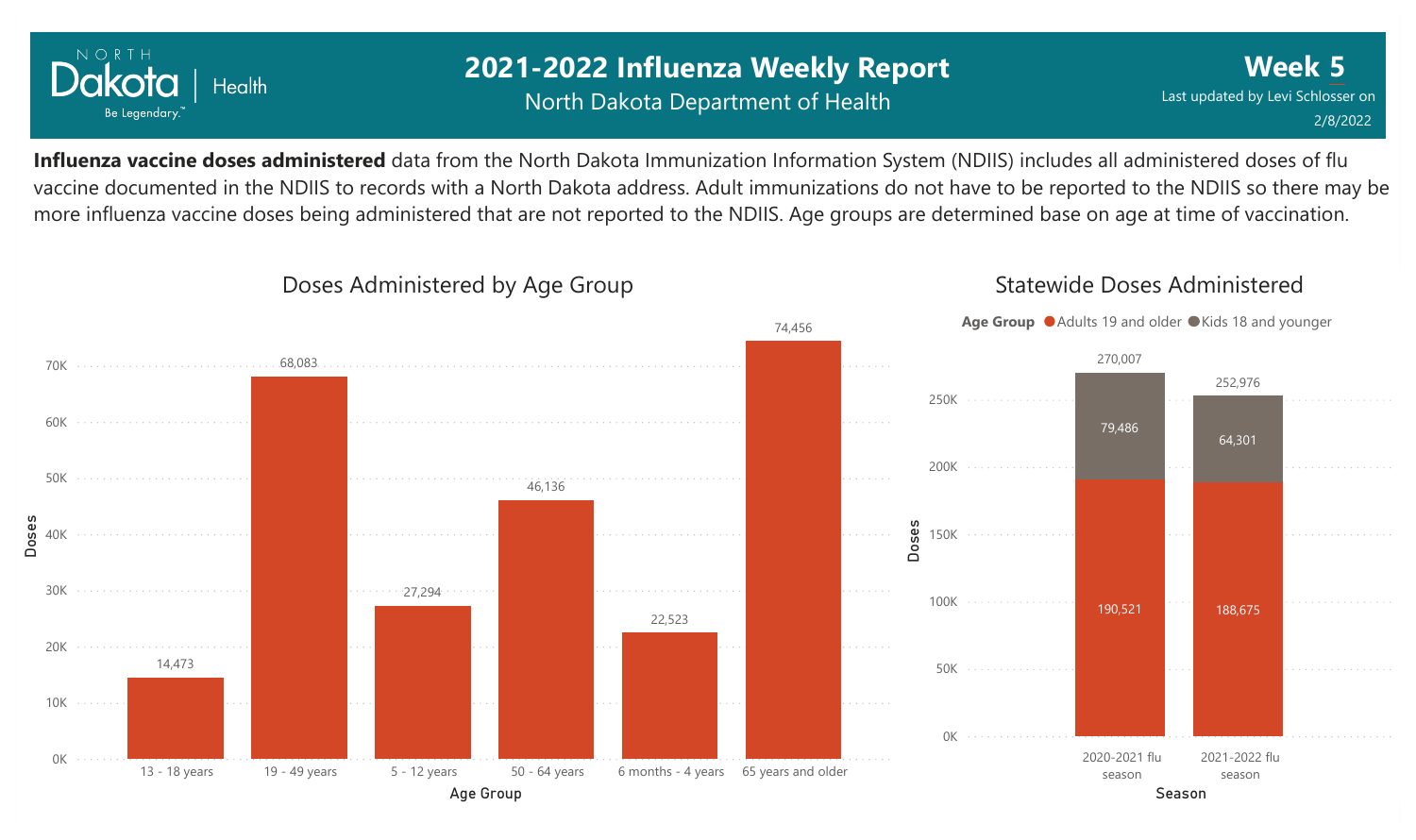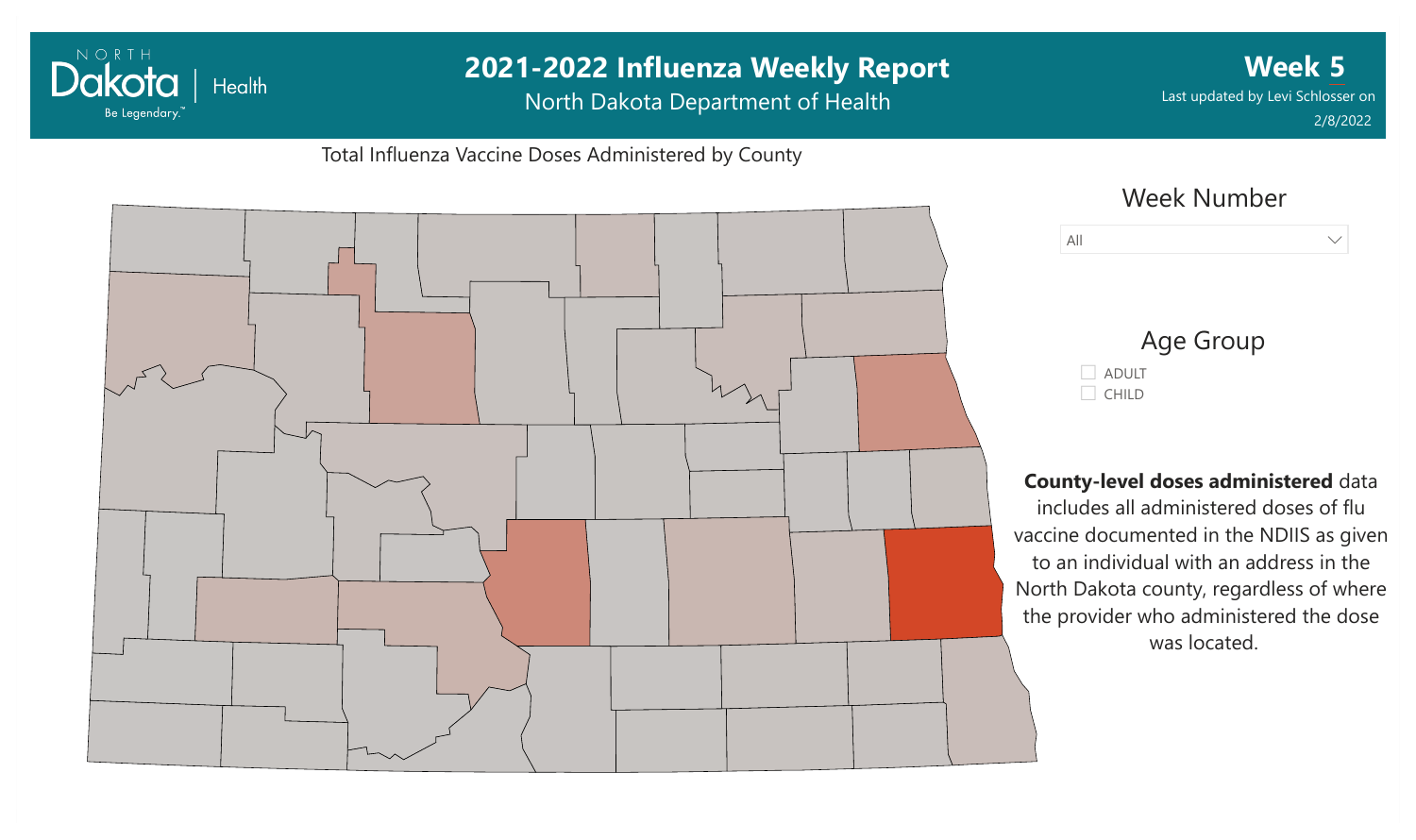North Dakota Department of Health



NORTH

Dakota

Be Legendary.

**Health** 

NDIIS data can also be used to estimate the percent of North Dakotans in each age group that have received at least one dose of influenza vaccine so far this flu season. NDIIS records included in **statewide coverage rates** must have a North Dakota address.

Adult immunizations do not have to be reported to the NDIIS so adult coverage rates may be higher.

### Statewide Flu Coverage for Adults >= 19